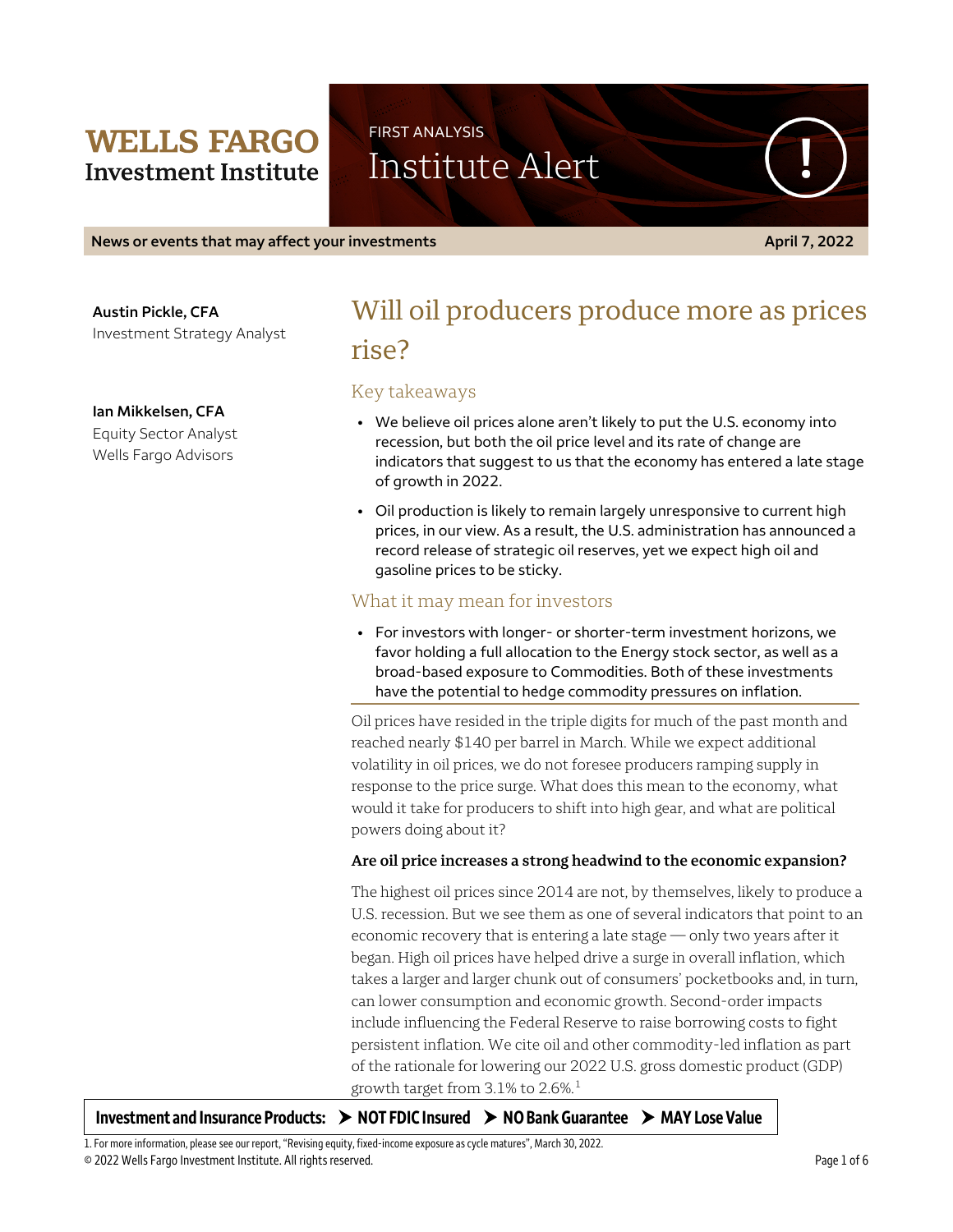#### **What would it take for U.S. oil producers to accelerate production?**

We do not expect U.S. oil producers to open the spigots suddenly. This hesitant supply response is a primary rationale for our increased year-end 2022 oil price target ranges (\$120-\$140 for West Texas Intermediate crude and \$1[2](#page-1-0)5-\$145 per barrel for Brent crude).<sup>2</sup> There are a number of reasons why U.S. producers are not rushing to increase production, and they include:

- Oil company budgets are already set at flat to low supply growth and 10% to 15% inflation in drilling costs. Any incremental drilling activity would likely see even higher cost inflation than what is already budgeted.
	- o A recent Federal Reserve Bank of Dallas survey showed oilfield production costs rising at a record pace during the first quarter.
	- o A significant portion of the labor force left the industry during the 2020 price downturn, and companies are finding it difficult to find qualified, experienced labor even at higher wages.
	- o Unprecedented supply chain issues abound. For example, the cost of fracking sand has tripled, steel and cement prices have increased over 40%, delays have increased for tubular steel, and short-term flexible trucking capacity has evaporated. Even the semiconductor shortage is having an impact due to the high-tech equipment utilized in drilling.
- Investors have pressured oil companies to remain capital disciplined.

We have maintained that this last headwind has been the most significant in restraining U.S. oil supply growth. A recent Dallas Federal Reserve survey of more than 130 oil and gas firms revealed that nearly 60% listed "investor pressure to maintain capital discipline" as the main reason that producers are reining in output.[3](#page-1-1) The next closest single reason — "Environmental, Social, and Governance (ESG) issues" — garnered only 11% of the responses.





Sources: Federal Reserve Bank of Dallas and Wells Fargo Investment Institute. Executives from 132 oil and gas firms responded during the survey collection period, March 9–17, 2022.

 $\overline{a}$ 

<span id="page-1-0"></span><sup>2.</sup> Please see our report, "Revising our guidance and most 2022 year-end targets", March 10, 2022.

<span id="page-1-1"></span><sup>3.</sup> Federal Reserve Bank of Dallas "Dallas Fed Energy Survey", March 23, 2022.

<sup>© 2022</sup> Wells Fargo Investment Institute. All rights reserved. Page 2 of 6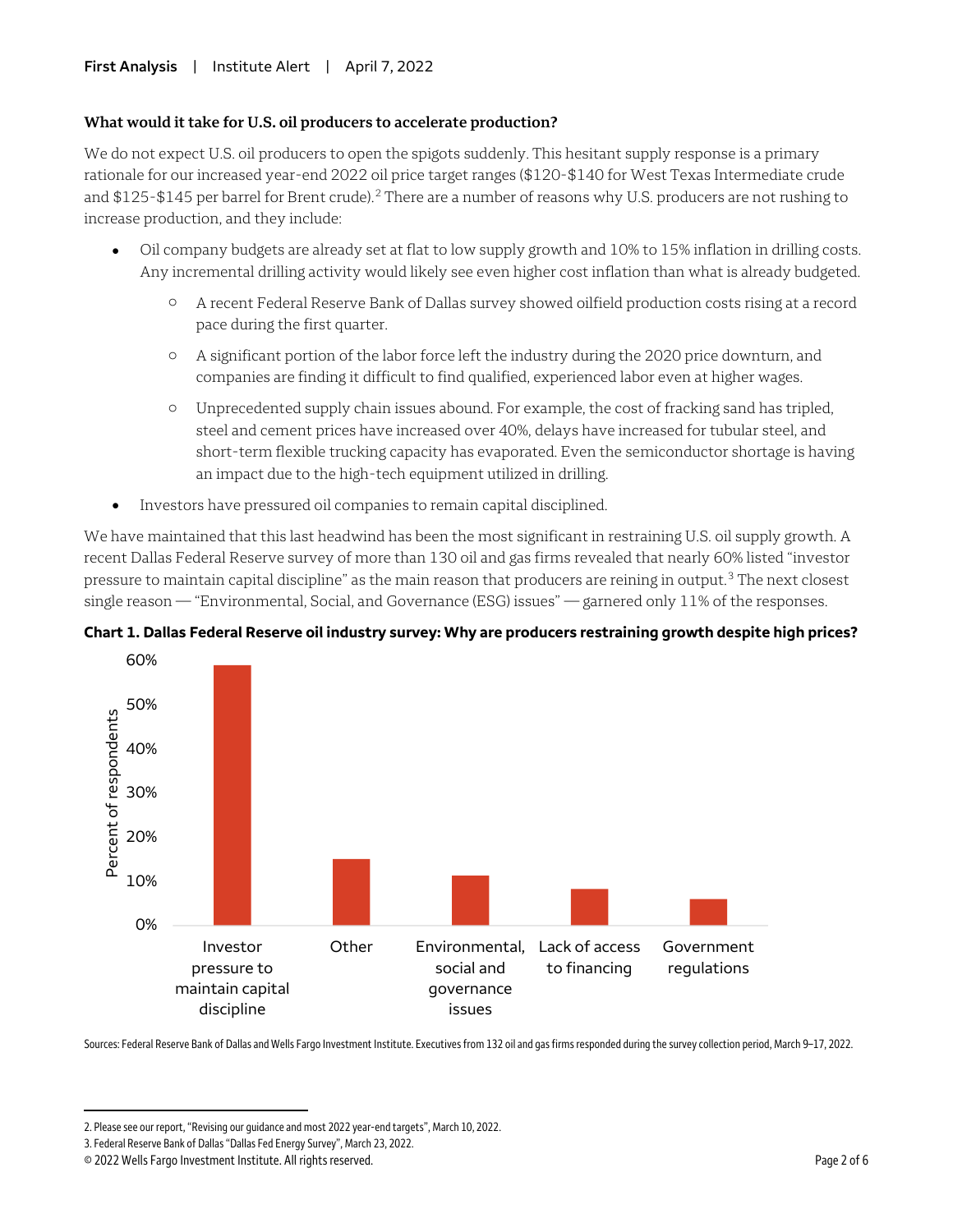#### **First Analysis** | Institute Alert | April 7, 2022

Investors have demanded that the industry abandon the "pump at will" days to focus on cash generation and shareholder returns (see chart 2). Even without the cost-related impediments to accelerating oil production, we believe that U.S. oil producers will hesitate to accelerate production. In fact, a few times recently when companies have tried to test the waters with a production growth message, we have observed negative stock price reactions, which has discouraged other companies to reverse course and resume "pump at will."





Sources: U.S. Energy Information Administration, FactSet, and Wells Fargo Investment Institute. Capex = capital expenditures. E = estimate. Estimates are based on FactSet consensus.

## **If investors suddenly shift priorities, are there technical limitations on how quickly production can come online?**

Yes. Producers can access a hierarchy of assets to increase production efficiently. Drilled but uncompleted wells (DUCs) offer the quickest, easiest, and cheapest way to add production. The problem is that this cheap, easy option to increase production is essentially exhausted. The DUC inventory already has been nearly depleted to historically low levels in all major shale oil producing regions besides the Permian Basin, which is not far behind other major producing fields (see chart 3).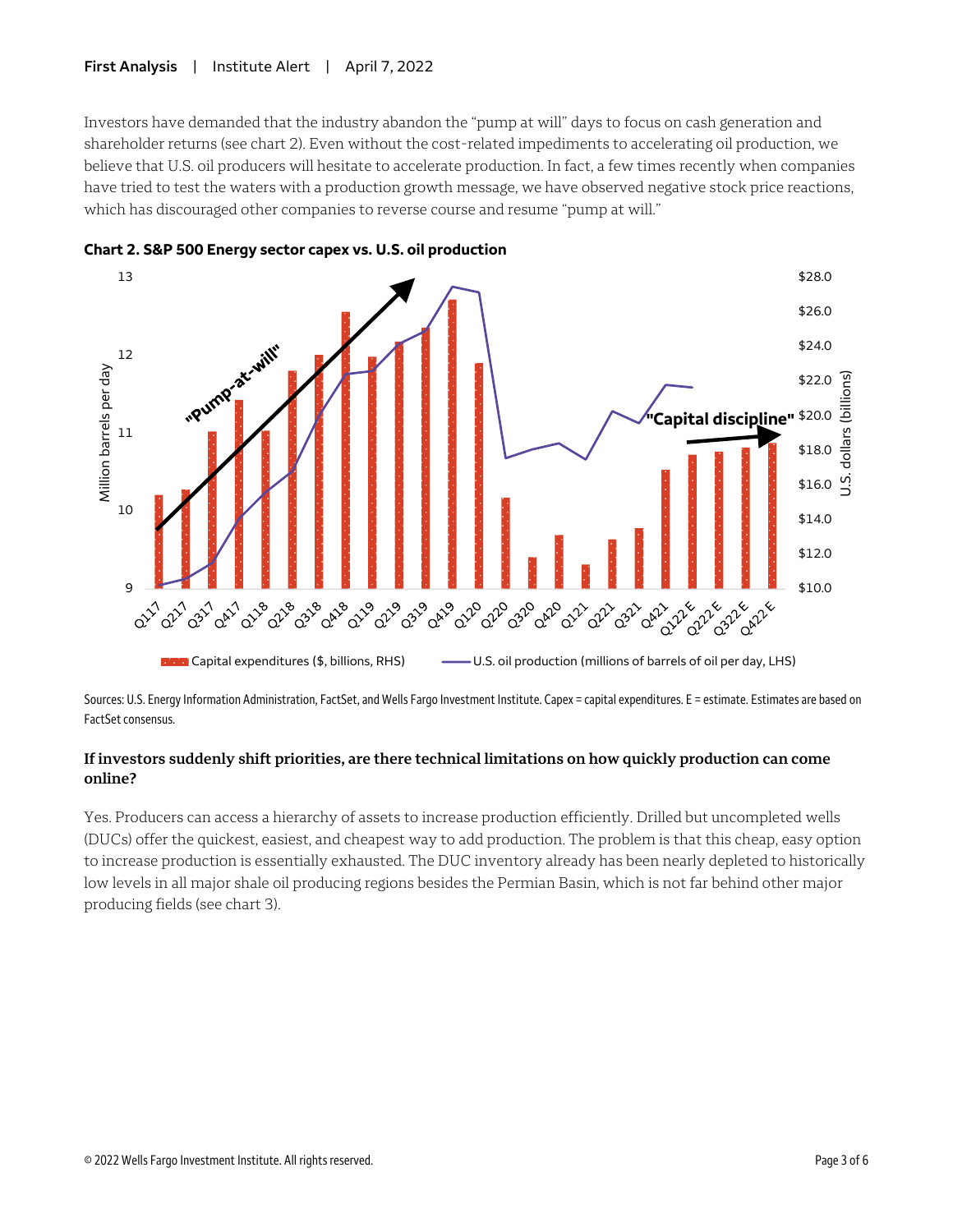



Sources: Bloomberg, U.S. Energy Information Administration, Wells Fargo Investment Institute. Monthly data: January 31, 2015 – February 28, 2022.

Shale oil well depletion rates (also known as "decline rates") imply that the driller has to accelerate extraction above the decline rate if the driller wants to increase production. This brings forward the date of the well inventory exhaustion and tends to trigger a negative reaction among the driller's investors if production consistently declines. Consequently, drilling companies now strongly prefer to add activity incrementally to preserve their inventory depth and attempt to mitigate the risk that future decline rates kick in more aggressively.

Even though shale oil has the quickest startup time for a new well, starting production requires a multi-month timetable, including decision, exploration, testing, and regulatory approvals, among other steps. A growing problem is that companies are reporting longer lead times for incremental activity, such as an extra six to nine months just to add incremental rigs versus a roughly two-month timeline previously. All in all, a meaningful acceleration in U.S. oil supply looks to be an unlikely scenario in 2022.

#### **So, if U.S. producers won't accelerate oil supply, where can the market turn to for additional barrels?**

Only a handful of countries outside the U.S. appear to have even the possibility to increase supply meaningfully. These include Iran, Iraq, Saudi Arabia, and the United Arab Emirates (see chart 4), but we do not believe that their limited spare capacity can cover the supply shortage. Iran is under sanctions that limit production, and removing the sanctions could increase global supply fairly quickly by potentially 1%-2% of daily demand, a significant amount but not enough to replace lost Russian production. What's more, all of these countries are Organization of the Petroleum Exporting Countries (OPEC) members, and OPEC has remained committed to modest monthly increases to its production quotas, despite the recent run-up in price and political pressure to do more. We believe OPEC does not want to risk a sharp decline in prices, given that the majority of its economies depend on oil and benefit from high prices.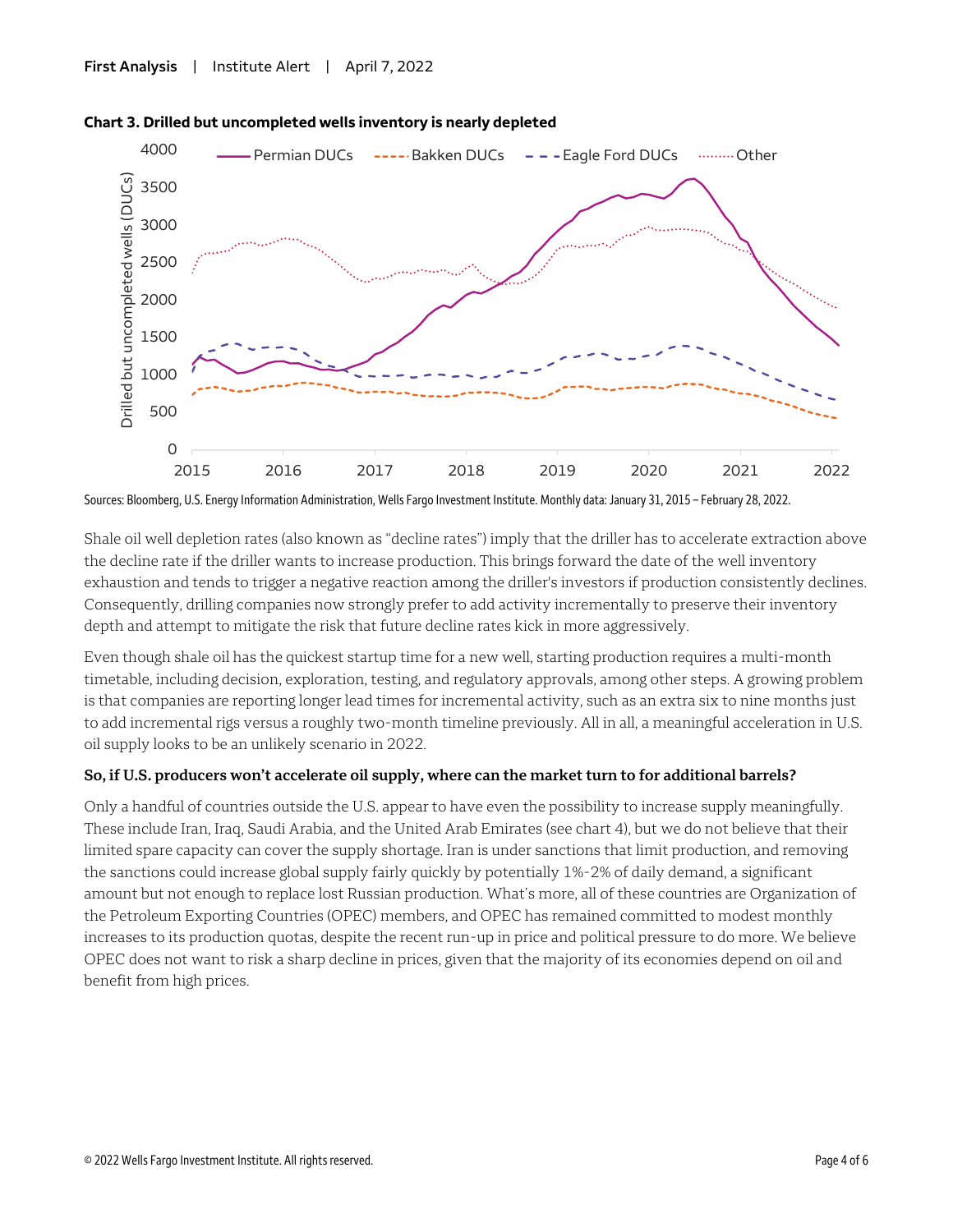



Sources: Bloomberg, Department of Energy, Wells Fargo Investment Institute. As of March 23, 2022. Spare capacity of Canada, China, Mexico, and the U.S. estimated by subtracting the maximum production achieved from just prior to the pandemic through March 23, 2022 from the most recent production value. Spare capacity of the other countries are Bloomberg estimates.

The realization that supply relief would be limited, and the political pressure of recent gasoline price increases, likely led to the Biden administration's recent decision for the largest release of strategic oil reserves in history  $-1$ million barrels per day (bpd) for six months, starting in May.

An extra 1 million bpd equates to roughly 1% of daily global oil consumption and 5% of daily U.S. oil consumption. While this is a sizable amount, it may not be the silver bullet for lowering gasoline prices that the policy seems to anticipate. Initial estimates from the International Energy Agency (IEA) suggest that about 3 million bpd of Russian oil will soon be lost to global markets. This could be problematic over the coming months as the U.S. summer driving season begins and global mobility restrictions ease. In other words, barring an unexpected demand collapse, we expect high oil and gasoline prices to hold despite the political maneuvering.

### **What are the implications for investors?**

Oil prices are likely to remain at or above current levels and to aggravate consumer price inflation, particularly as the Russia-Ukraine war continues. For portfolios with both strategic longer-term (10 years) and tactical shorterterm (6 to 18 months) horizons, we favor holding full portfolio allocations to the Energy equity sector and to a broad-based position in Commodities. These preferences may offer potential hedges to both higher oil prices and higher consumer price inflation.